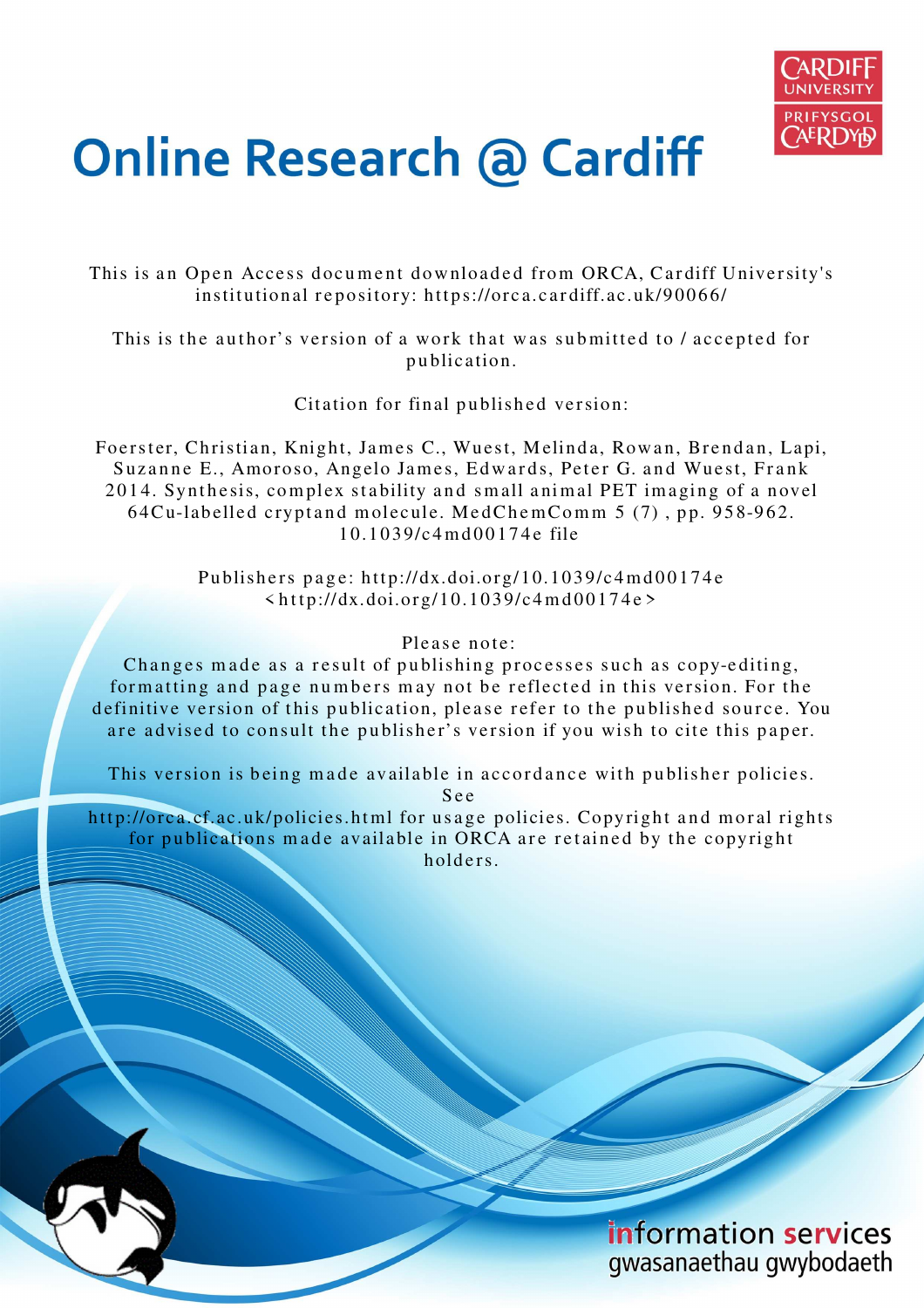## Synthesis, complex stability and small animal PET imaging of a novel <sup>64</sup>Cu-labelled cryptand molecule†

Christian Foerster,<sup>a</sup> James C. Knight,<sup>a</sup> Melinda Wuest,<sup>a</sup> Brendan Rowan,<sup>b</sup> Suzanne E. Lapi,<sup>c</sup> Angelo J. Amoroso,<sup>b</sup> Peter G. Edwards<sup>b</sup> and Frank Wuest\*<sup>a</sup>

The radiosynthesis and radiopharmacological evaluation including small animal PET imaging of a novel  $^{64}$ Cu-labelled cryptand molecule ( $^{64}$ Cu]CryptTM) possessing a tris-pyridyl/tris-amido set of donor atoms is described.

Positron emission tomography (PET) is a rapidly expanding noninvasive molecular imaging methodology which allows high sensitivity mapping of biochemical and physiological processes at the cellular and molecular level in vivo.<sup>1</sup> An important aspect in the success of this technique is the use of suitably designed radiolabelled molecular probes, also referred to as PET radiotracers.<sup>2–5</sup> Whilst the most prevalent PET radio-tracer in clinical practice is  $2-[^{18}F]$  uoro-2-deoxy-p-glucose  $(I^{18}F$  FDG) for measuring glucose metabolic rate, other radiotracers like proliferation marker  $\binom{18}{F}$  uorothymidine  $({}^{18}F]FLT$ ), hypoxia imaging agent  $[{}^{18}F]$  uoromisonidazole  $({}^{18}$ F|FMISO) and amino acid metabolism marker  $[{}^{11}$ C]methionine  $(I<sup>11</sup>C)$ -MET) have become clinically highly relevant PET radiotracers for various applications in oncology, neurology, and cardi-ology.<sup>1,5</sup> The majority of PET radiotracers in clinical use contain short-lived positron emitters carbon-11  $(^{11}C, t_{1/2}$  ¼ 20.4 min) and uorine-18  $(^{18}F, t_{1/2} \frac{1}{4} 109.8 \text{ min.}^4$  The short half-lives of  $11^{\circ}$ C and  $18^{\circ}$ F make these radionuclides well-suited for radio-labelling small molecules as exempli ed by PET radiotracers like  $[{}^{18}F]FDG$ ,  $[$ <sup>18</sup>F]FLT,  $[$ <sup>18</sup>F]FMISO, and  $[$ <sup>11</sup>C]MET. In contrast, higher molecular weight compounds like proteins (e.g. anti-bodies) and nanoparticles for molecular imaging and radio-therapy purposes require PET radionuclides with longer physical half-lives to accommodate the longer residence times of these larger constructs in the circulation. $6-9$ 

The PET radiometal copper-64 ( $^{64}$ Cu, t<sub>1/2</sub>  $\frac{1}{4}$  12.7 h) has been the subject of intensive research efforts for the development of both diagnostic PET radiotracers and radiotherapeutics.<sup>10,11</sup> Prominent examples include hypoxia and perfusion imaging agents such as  $[$ <sup>64</sup>Cu]Cu-ATSM,  $[$ <sup>64</sup>Cu]Cu-PTSM, and  $[$ <sup>64</sup>Cu]Cu-

MTUBo respectively.

The application of  $^{64}$ Cu as a radiometal for molecular imaging and radiotherapy requires the use of chelating  $\frac{12-14}{12}$ agents to form kinetically inert and thermodynamically stable complexes.<sup>15</sup> High complex stability is needed to obviate hydrolysis and trans-chelation to copper chelating proteins like ceruloplasmin, superoxide dismutase (SOD), metallothioneins, and copper transporting ATPases.<sup>16</sup>–<sup>18</sup> Many applications utilise bifunctional chelators (BFCs) to sequester the  $[64 \text{Cu}$ Cu<sup>2+</sup> cation within a thermodynamically stable and kinetically inert framework while allowing attachment to selected targeting vectors (e.g. peptides, proteins). Popular and widely used BFCs for  $\int^{64}Cu|Cu^{2+}$ complexation include macrocyclic chelators like 1,4,7,10 tetraazacyclododecane-1,4,7,10-tetraacetic acid (DOTA), 1,4,7 triazacyclononane-N,N<sup>0</sup>,N<sup>00</sup>-triacetic acid (NOTA), and crossridged macrocycles like CB-TE2A.8,19–<sup>21</sup> Within the class of macrocyclic chelators, cryptand molecules have been considered as particularly suitable ligands for their strong binding of  $Cu^{2+}$  cations and the kinetic inertness of the result-ing complexes. Cryptands (a term derived from the greek krypt<sup>-</sup>e, meaning hidden) are ligands which 'entomb' metal ions like  $Cu^{2+}$  within a macrobicyclic framework. The result is o en a metal complex with extraordinary thermodynamic and kinetic



Fig. 1 Examples of Sar-type cryptands derived from sarcophagine.

<sup>a</sup>Department of Oncology, University of Alberta, Edmonton, AB T6G 1Z2, Canada. Email: wuest@ualberta.ca; Tel: +1 780 989 8150

<sup>b</sup>Cardiff University of Wales – Department of Chemistry, Main Building, Park Place, Cardiff , CF10 3AT, UK. E-mail: amorosoaj@cardiff .ac.uk; Fax: +44 (0)29 208 74030; Tel: +44 (0)29 208 74077

<sup>c</sup>Department of Radiology, Washington University School of Medicine, 510 S. Kingshighway Blvd, St. Louis, MO 63110, USA. E-mail: lapis@mir.wustl.edu; Fax: +1 314 362 9940; Tel: +1 314 362 4696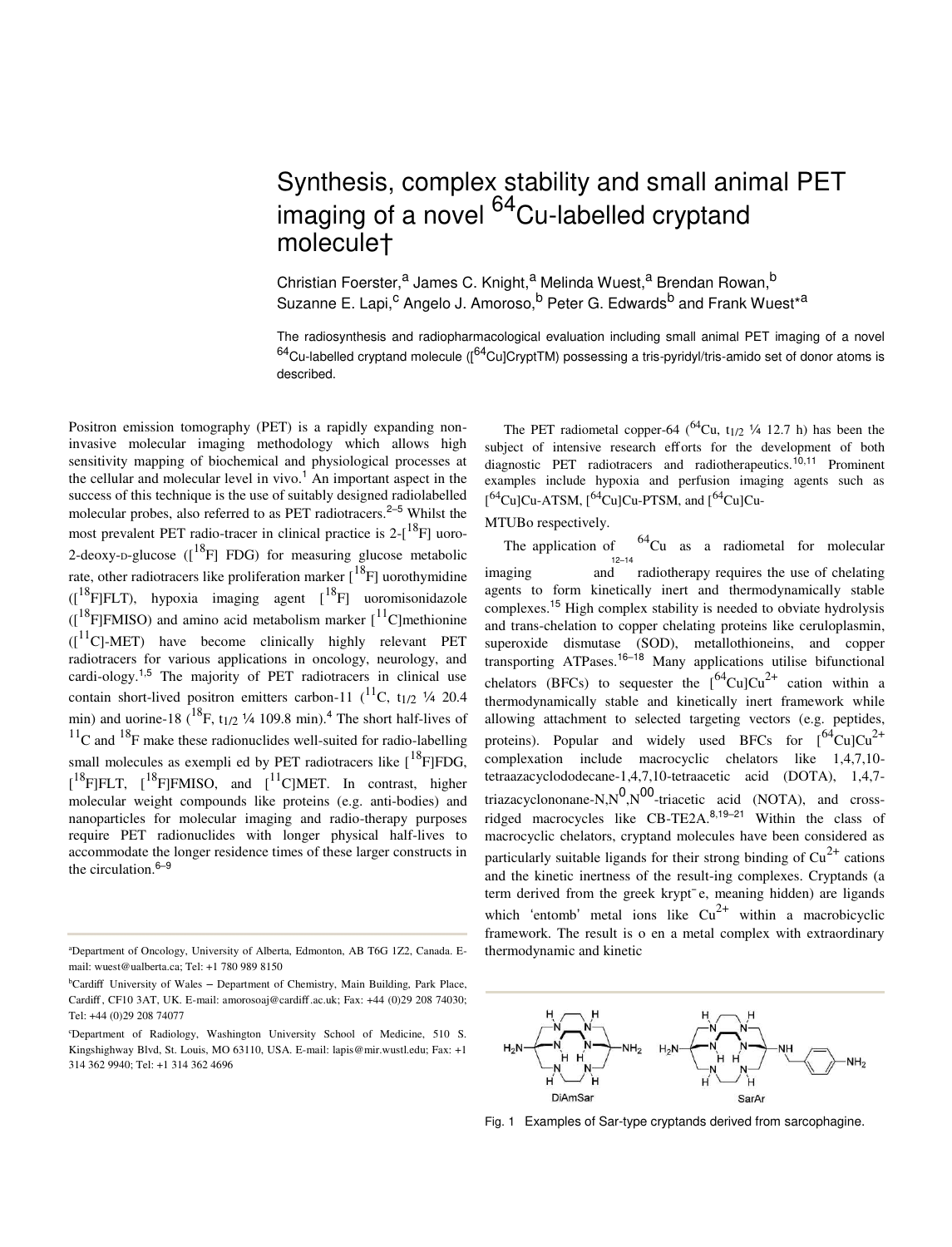stability.22 Prominent examples are cryptands derived from sarcophagine (Sar) such as DiAmSar and SarAr (Fig. 1), which form robust complexes (cryptates) with  $1^{64}$ CulCu<sup>2+</sup> that are

highly resistant towards transchelation.

While the Sar-based cryptands offer $22-24$ 

excellent  $Cu^{2+}$  chelating properties, the

challenging synthetic route to obtain bifunc-tional Sar derivatives has undoubtedly hampered their wider application within the imaging community.

Given the remarkably limited number of examples of crypt-ands employed for in vivo imaging applications, and consid-ering the potential of cryptand frameworks to improve overall imaging performance with radiometal complexes, we have evaluated the cryptand molecule CryptTM as novel chelating agent for  $[$ <sup>64</sup>Cu]Cu<sup>2+</sup> (Fig. 2). Cryptand CryptTM was prepared in good chemical yields via an elegant Pd-catalysed carbonylation reaction starting from readily available tris-aminoethylamine and tris(3 bromo-2-pyridyl)methanol. In this previous study, the crystal structure of the copper complex with CrypTM revealed coordination of the  $Cu^{2+}$  ion to one side of the cryptand in a slightly distorted square planar coordination sphere.<sup>25</sup> CrypTM is doubly deprotonated, and the N<sub>4</sub>-coordination sphere of the  $Cu^{2+}$  ion involved two pyridyl and two amido N-donors. Protonation of the tertiary amine resulted in an overall  $1+$  charge of the Cu( $\pi$ )-cryptate. Based on this intriguing nding, we now report the radiosynthesis and rst radio-pharmacological evaluation of  $[{}^{64}Cu]Cu-CryptTM$ complex. Radiopharmacology with  $\int^{64}$ Cu]Cu–CryptTM involved challenge experiments with competitive chelators EDTA (ethylenediaminetetraacetic acid) and NOTA to assess complex stability in vitro, as well as small animal PET studies in mice to assess the biodistribution pro le in comparison with another, literature-reported copper-cryptate  $[{}^{64}Cu]Cu-DiAmSar$ . The radiosynthesis and proposed structure of  $\int^{64}$ Cu]Cu–CryptTM is depicted in Fig. 2.

In order to optimise the  ${}^{64}$ Cu complexation procedure, we explored the impact of various reaction conditions on radio-labelling yield and subsequent speci c activity of  $\int^{64}$ Cu]Cu– CryptTM. This involved systematically altering (i) the concen-tration of CryptTM, (ii) type and volume of buffer solution, (iii) radioactivity concentration c<sub>A</sub> of  $\int_{0}^{64}Cu$ ]Cu(OAc)<sub>2</sub> in 100 mM ammonium acetate buffer (pH 5.5), and (iv) reaction tempera-ture. The results (summarised in Table 1) clearly indicate the importance of CryptTM concentration, radioactivity concentra-tion and reaction temperature on obtained radiochemical yield



Fig. 2 Radiosynthesis of  $[{}^{64}$ Cu]Cu–CryptTM.

and speci c activity. Using low concentrations of CryptTM resulted in only moderate radiochemical yields in the range of 51–64% and low speci c activities (entry 1). Increasing the CryptTM concentration up to 0.34 nmol  $mL^{-1}$  gave higher radiochemical yields of 78% at 25 C.

Performance of the reaction at 37 C further increased the radiochemical yield to 95% which suggests that complexation of CryptTM with  $1^{64}$ CulCu<sup>2+</sup> is a kinetically driven reaction (entries 2– 7) Replacement of labelling buffers (1 M NH4OAc and 1 M NaOAc) with de-ionised water also resulted in a signi cant increase of radiochemical yield from 78% to 98% without increasing the temperature to 37 C (entry 2 vs. 3). As a conse-quence, only  $[64$ Cu]Cu(OAc)<sub>2</sub> solution without addition of buffer solution or deionised water was used in further experiments (entries 4–7).

In all cases, radiochemical yields exceeded 95% at 37 C. High speci c activities of up to 16 GBq mmol  $^1$  were achieved by lowering cryptand concentration to 0.25 nmol  $mL^{-1}$  while increasing radioactivity concentration to 4000 kBq mL  $^1$  (entry 7). High speci c activities were obtained without the imple-mentation of puri cation steps. Radiolabeling of very low quantities of CryptTM (1.0 nmol to 4.5 nmol) with up to 100 MBq of  $\int^{64}Cu$  Cu(OAc)<sub>2</sub> gave higher speci c activities of #45 GBq mmol  $<sup>1</sup>$  (corrected to recovered radioactivity</sup> a er solid-phase extraction puri cation as radiochemical yields decreased below 95%). The optimised reaction conditions for complexa-tion of  $\int_{0}^{64}Cu|Cu^{2+}$  by CryptTM are compatible with structural and functional integrity of delicate biopolymers like CryptTM-functionalised peptides and proteins as prospective targeting vectors for molecular imaging purposes.

Based on previous density functional theory (DFT) calcula-tions, CryptTM has also been proposed to form complexes with trivalent cations like In( $\text{m}$ ), Y( $\text{m}$ ), and Ga( $\text{m}$ ).<sup>25</sup> However, our radiolabelling experiments with  $1^{68}Ga]Ga^{3+}$  obtained from a  $68\text{Ge}/68\text{Ga}$  generator did not result in the formation of a stable  $1^{68}$ Ga]Ga–CryptTM complex despite applying a variety of label-ling conditions as assessed by radio-TLC and radio-HPLC analysis (data not shown).

The next set of experiments dealt with the investigation of [<sup>64</sup>Cu]Cu–CryptTM stability in vitro in direct comparison with literature-reported  $\int_{0}^{64}Cu$ ]Cu–DiAmSar by means of challenge experiments involving chelators EDTA (log  $K_{Cu-EDTA}$   $\frac{1}{4}$  18.5) and NOTA (log  $K_{Cu-NOTA}$   $\frac{1}{4}$  21.6).<sup>26</sup> [<sup>64</sup>Cu]Cu–CryptTM and [<sup>64</sup>Cu]Cu– DiAmSar were challenged with competitive chelators EDTA and NOTA at stoichiometric ratios of 1 : 1 and 1 : 100 and were subsequently tested for trans-chelation of  $\int_{0}^{64}Cu|Cu^{2+}$  by radio-TLC. Challenge experiments were performed at 25 C. The results are summarised in Table 2.

In the case of  $\int_{0}^{64}Cu$ ]Cu–CryptTM substantial trans-chelation was observed in the presence of chelators EDTA and NOTA when compared to  $[{}^{64}Cu]Cu-DiAmSar.$   $[{}^{64}Cu]Cu-DiAmSar$  was inert towards trans-chelation with EDTA and NOTA over the entire course of the experiment (up 18 h). This is consistent with the reported high kinetic inertness of  $\int_{0}^{64}Cu$ ]Cu–Sar complexes.<sup>22–24</sup>

Challenge experiments of  $\int_{0}^{64}Cu$ ]Cu–CryptTM with EDTA and NOTA gave higher rates of trans-chelation with EDTA for both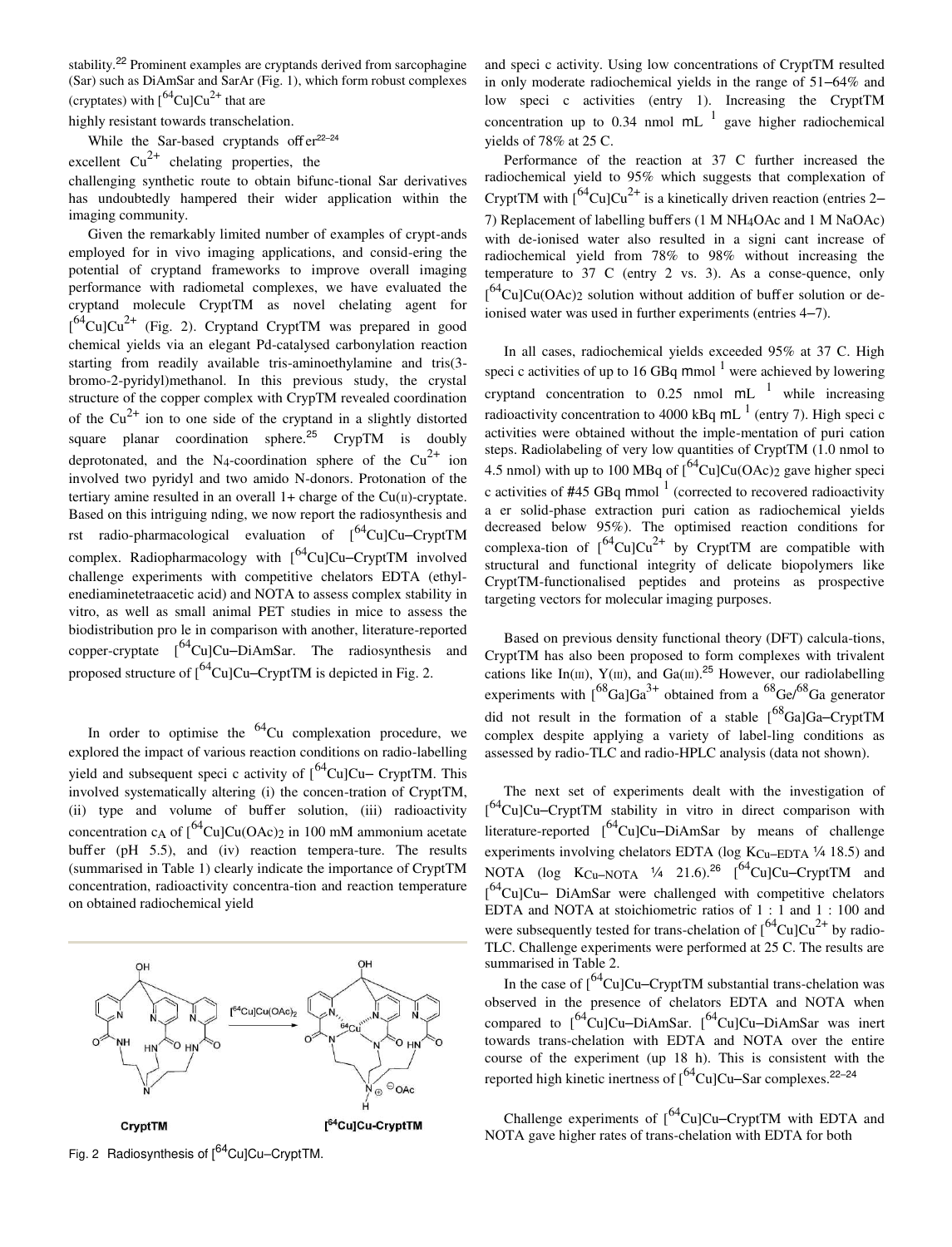Table 1 Systematic optimisation of <sup>64</sup>Cu-labelling conditions for CryptTM (time of radiolabelling was 60 min for each experiment)<sup>a</sup>

|                | <b>Buffer</b>          | Concentration of<br>CryptTM [nmol $mL^{-1}$ ] | Activity concentration<br>$c_A$ [kBq mL $^{-1}$ ] | Temperature | Radiochemical | Speci c activity<br>$A_s$ [GBq mmol $\frac{1}{2}$ ] |
|----------------|------------------------|-----------------------------------------------|---------------------------------------------------|-------------|---------------|-----------------------------------------------------|
| Entry          |                        |                                               |                                                   | ן Cl        | yield $[\%]$  |                                                     |
|                | $100$ mL $(A)$         | 0.22                                          | 352                                               | 25          | 64 3          | 0.10                                                |
|                | $100 \text{ mL}$ $(B)$ |                                               |                                                   |             | 68 4          | 0.11                                                |
|                | $100 \text{ mL}$ (C)   |                                               |                                                   |             | 51 2          | 0.08                                                |
| 2              | $20 \text{ mL}$ (B)    | 0.34                                          | 470.0                                             | 25          | 78 6          | 0.11                                                |
|                |                        |                                               |                                                   | 37          | 95 3          | 0.13                                                |
| 3              | $20 \text{ mL}$ (D)    | 0.34                                          | 72                                                | 25          | 98            | 0.20                                                |
| $\overline{4}$ | no buffer added        | 0.46                                          | 20010                                             | 37          | $>99*$        | 0.44                                                |
| 5              | no buff er added       | 0.46                                          | 130050                                            | 37          | $>99*$        | 2.84                                                |
| 6              | no buffer added        | 0.58                                          | 3684526                                           | 37          | > 95          | 6.36 0.91                                           |
|                | no buff er added       | 0.25                                          | 4091455                                           | 37          | > 95          | 16.36 1.82                                          |
|                |                        |                                               |                                                   |             |               |                                                     |

 $^a$  A 1 M ammonium acetate pH 5.0, B 1 M ammonium acetate pH 6.0, C 1 M sodium acetate pH 6.0, D de-ionized water, \* 10 uL deionized water/ buffer/PBS was added at the end of the reaction as result of solvent evaporation

Table 2 Challenge experiments of [<sup>64</sup>Cu]Cu–CryptTM and [<sup>64</sup>Cu]Cu– DiAmSar with EDTA and NOTA (ratios refer to CryptTM/DiAmSar-to-EDTA or NOTA). Listed percentages refer to intact [64Cu]Cu–CryptTM or [<sup>64</sup>Cu]Cu–DiAmSar, respectively, as determined by radio-TLC

 $(\mathsf{R}_{\scriptscriptstyle{\mathsf{f,soCu-EDTA}}} \mathcal{V}_4$   $0.8; \mathsf{R}_{\scriptscriptstyle{\mathsf{f,soCu-NOTA}}} \mathcal{V}_4$   $0.5; \mathsf{R}_{\scriptscriptstyle{\mathsf{f,soCu-CryptTM}}} \mathcal{V}_4$   $0.0; \mathsf{R}_{\scriptscriptstyle{\mathsf{f,soCu-CDTAP}}}$  $\frac{1}{4}0.0$ 

| DiAmSar          | <b>EDTA</b>        |       | NOTA               |       | <b>EDTA</b>     |       | <b>NOTA</b>        |       |
|------------------|--------------------|-------|--------------------|-------|-----------------|-------|--------------------|-------|
|                  | challenge of       |       | challenge of       |       | challenge of    |       | challenge of       |       |
|                  | $\int^{64}$ Cu]Cu- |       | $\int^{64}$ Cu]Cu- |       | $I^{64}Cu$ ]Cu- |       | $\int^{64}$ Cu]Cu- |       |
|                  | CryptTM            |       | CryptTM            |       | DiAmSar         |       | DiAmSar            |       |
| Time             | 1:1                | 1:100 | 1:1                | 1:100 | 1:1             | 1:100 | 1:1                | 1:100 |
| $10 \text{ min}$ | 46%                | 34%   | 74%                | 25%   | 100%            | 100%  | 100%               | 100%  |
| $40 \text{ min}$ | 24%                | 18%   | 53%                | 12%   | 100%            | 100%  | 100%               | 100%  |
| 18h              | 11%                | 7%    | 9%                 | $0\%$ | 100%            | 100%  | 100%               | 100%  |

used stoichiometric ratios (1 : 1 and 1 : 100) within the rst 40 min of the experiment. This nding is surprising as  $Cu(II)$ –EDTA complex exhibits a thermodynamic complex stability constant three magnitudes lower compared to that of the  $Cu(II)$ –NOTA complex. Presumably, acyclic EDTA seems to be more exible in changing its three-dimensional conformation leading to kinet-ically more preferred transfer of  $[{}^{64}Cu]Cu^{2+}$  from  $[{}^{64}Cu]Cu$ – CryptTM to EDTA rather than from  $\int^{64}$ Cu]Cu–CryptTM to NOTA. However, a er 18 h, no intact  $\int^{64}$ Cu]Cu–CryptTM was detectable when a 1 : 100 excess of NOTA was used for the challenge experiment. Under the same conditions, 7% of intact  $\int^{64}Cu$ ]Cu– CryptTM was found a er 18 h for the challenge experiment with EDTA. Notably, the rate of trans-chelation seems to be less affected by the concentration of EDTA when compared with NOTA. Trans-chelation of  $\int^{64}$ Cu]Cu-CrypTM with EDTA tends to occur rapidly within the rst 40 min, and signi cant trans-chelation was observed during this period of time. The amount of remaining intact complex a er 40 min was comparable (24% and 18%) for both tested stoichiometric ratios (1 : 1 and 1 : 100, respectively). Rate of trans-chelation of  $[^{64}$ Cu]Cu– CryptTM in the presence of NOTA was more dependent on the ratio of the two chelators. At a 1 : 1 ratio of  $[{}^{64}Cu]Cu-CryptTM$  to NOTA, 74% (10 min), 53% (40 min), and 9% (18 h) of intact [<sup>64</sup>Cu]Cu– CryptTM was detected. Signi cantly lower amounts of intact

 $[$ <sup>64</sup>Cu]Cu–CryptTM were found at a 1 : 100 ratio between  $[$ <sup>64</sup>Cu] CryptTM and NOTA.

These results suggest kinetically-driven trans-chelation of [<sup>64</sup>Cu]Cu–CryptTM with structurally exible acyclic EDTA chelator, whereas the driving force for trans-chelation of  $\int^{64}$ Cu] Cu–CryptTM with macrocyclic NOTA chelator seems to be the formation of thermodynamic more stable  $\int_{0}^{64}$ Cu]Cu–NOTA complex.

Radiopharmacological evaluation of  $\int^{64}$ Cu]Cu–CryptTM in murine blood samples provided data on distribution pattern of radioactivity in blood cells, plasma proteins, and plasma at different time points (Fig. 3). Results in Fig. 3 revealed low binding of radioactivity ( 15%) on blood cells at all investigated time points (5, 30, and 60 min). Increasing amounts of radio-activity were found in plasma protein fraction of murine blood which exceeded 70% of radioactivity in whole blood pool at 60 min. Consequently, radioactivity in plasma dropped over time, reaching 18% a er 60 min post injection (p.i.). Radio-TLC analysis of plasma fractions indicated intact  $\int^{64}$ Cu]Cu–CryptTM as administered intravenously at all points. The high plasma protein binding may be indicative of trans-chelation of  $1^{64}$ Cu] Cu<sup>2+</sup> to plasma proteins, and/or binding of intact  $\int^{64}$ Cu]Cu– CryptTM to plasma proteins.

Radiopharmacological pro le of  $1^{64}$ Cu]Cu–CryptTM was further elucidated with dynamic small animal PET imaging in



Fig. 3 Distribution of radioactivity in murine blood compartments after intravenous injection of  $1^{64}$ CulCu–CryptTM into normal mouse.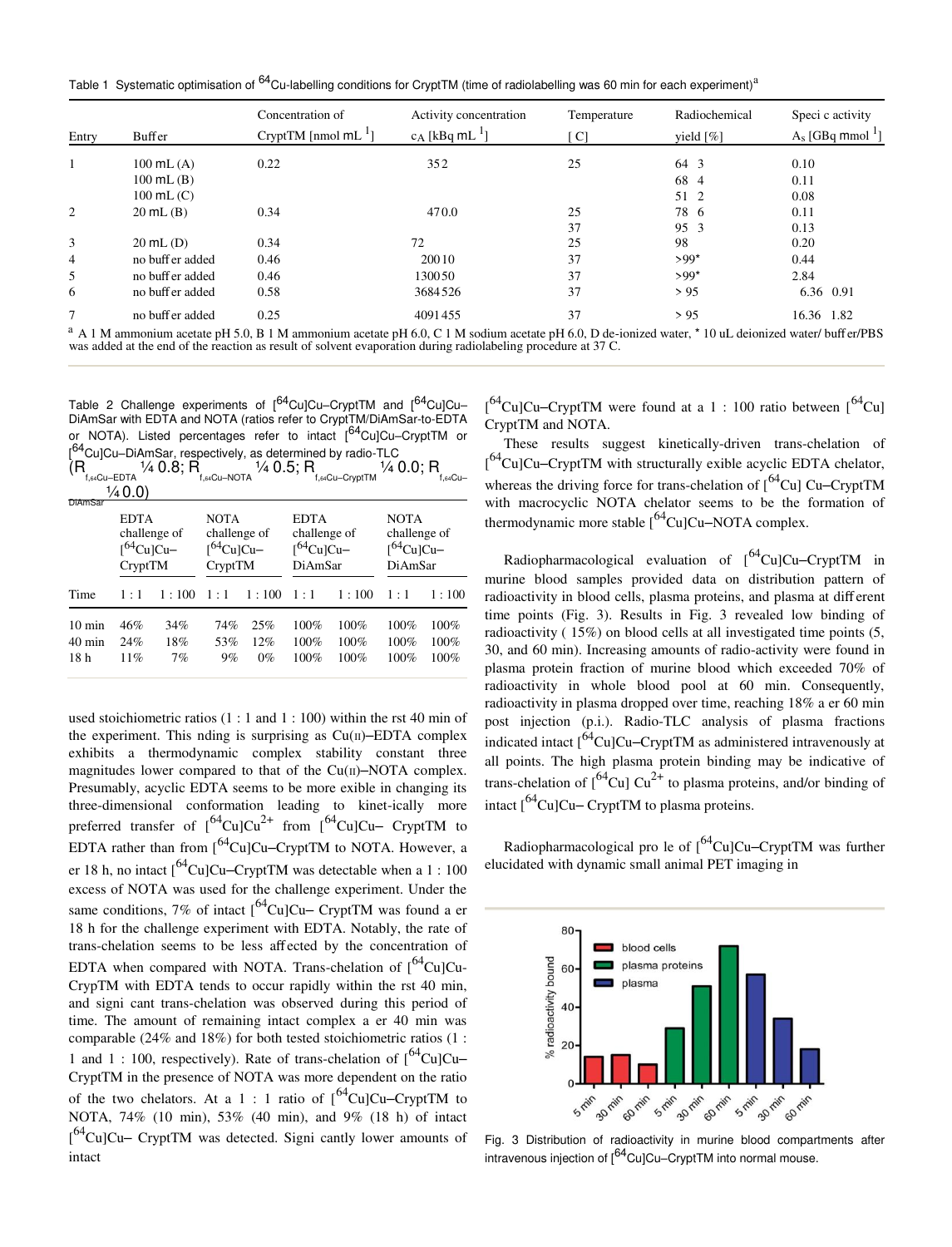comparison to  $\int^{64}$ Cu]Cu–DiAmSar. In Fig. 4, representative PET images of  $\int^{64}$ Cu]Cu–CryptTM (Fig. 4A) and  $\int^{64}$ Cu]Cu–DiAmSar (Fig. 4B) a er 5, 15, and 60 min p.i. into EMT6 tumor-bearing BALB/c mice.

A er injection of  $\int^{64}$ Cu]Cu–CryptTM and its initial distribu-tion phase, the majority of radioactivity was rapidly eliminated from the blood pool and cleared through the hepatobiliary elimination pathway. Radioactivity was also observed in the bladder during the perfusion phase. Over time,  $\int_{0}^{64}Cu$ ]Cu– CryptTM demonstrated predominantly hepatobiliary excretion accompanied by an almost constant accumulation and reten-tion of radioactivity in liver tissue over time (Fig. 5). The determined distribution and clearance pattern in the case of  $1^{64}$ Cu]Cu–CryptTM is consistent with the known tendency of pyridine derivatives to be subject of metabolism in liver cells by N-methyltransferases as well as monooxygenase

cytochrome P450.<sup>27</sup>–<sup>30</sup>

Moreover, the predominantly hepatobiliary excretion pathway of [<sup>64</sup>Cu]Cu–CryptTM also leads to exposure to liver enzyme superoxide dismutase as a potential site for trans-chelation of  ${}^{64}Cu^{2+}$ resulting in accumulation and retention of radioactivity in the liver over time. This observation is also consistent with the results of the challenge experiments in this work (see Table 2) suggesting a substantial kinetic instability of  $\int_{0}^{64}Cu$ ]Cu–CryptTM towards transchelation. In contrast to  $164$ Cu]Cu–CryptTM,  $164$ Cu]Cu–DiAmSar was cleared almost exclusively through the kidneys, and the majority of radioac-tivity was found in the bladder a er 60 min p.i. The low uptake and rapid clearance of  $\int_{0}^{64}$ CulCu–DiAmSar from the liver con rms high kinetic inertness of the complex towards transchelation in vivo. However, the very fast elimination from blood system possibly denies de nite assessment of in vivo stability due to very short time of interaction with competitive endoge-nous ligands. The observed differences in the biodistribution and elimination pattern of  $\int^{64}$ Cu]Cu–CryptTM and  $\int^{64}$ Cu]Cu– DiAmSar are in principle agreement with the determined



Fig. 4 PET images (maximum intensity projection) of  $1^{64}$ CulCu– CryptTM (A) and for  $\int_{0}^{64}$ Cu]Cu–DiAmSar (B) at selected time points after single intravenous injection (5 MBq for each complex) into EMT-6 tumor-bearing BALB/c mice.



Fig. 5 Time-activity-curves of blood, kidneys, liver, bladder, tumour, and muscle after injection of [<sup>64</sup>Cu]Cu–CryptTM and [<sup>64</sup>Cu]Cu–DiA-mSar into EMT6-tumour bearing BALB/c mice.

differences in kinetic stability and lipophilicity of both complexes. Lipophilicity was determined according to the shake- ask method resulting in log P values of 0.3 and 3.7 at physiological pH of 7.4 for  $\int^{64}$ Cu]Cu–CryptTM and  $\int^{64}$ Cu]Cu–DiAmSar, respectively.

Fig. 5 summarises all time-activity-curves for radioactivity uptake pro les from the heart (blood pool), liver, kidneys, bladder, tumour and muscle visualising different bio-distribution and clearance patterns a er injection of both  ${}^{64}$ Cu-labelled complexes. For  $1^{64}$ Cu]Cu–CryptTM experiments we also calculated standardised uptake values (SUV) in EMT6-tumour tissue and muscle at which SUVtumour ¼ 0.40 0.03 (n ¼ 3) was signi cantly higher compared to SUV<sub>muscle</sub>  $\frac{1}{4}$  0.16 0.02 (n  $\frac{1}{4}$  3) a er 60 min p.i. Injection of [<sup>64</sup>Cu]Cu–CryptTM led to a reten-tion of radioactivity in EMT6tumour tissue; however, overall uptake levels were comparable with previous experiments using  $\int^{64}$ Cu]Cu(OAc)<sub>2</sub>. This nding is indicative of non-speci c accu-mulation of radioactivity in EMT6 tumours.

### **Conclusions**

We have prepared and evaluated a novel  $^{64}$ Cu-labelled cryptand molecule ( $1^{64}$ Cu]Cu–CryptTM). Radiopharmacological pro le of  $[$ <sup>64</sup>Cu]Cu–CryptTM was studied in comparison with  $[$ <sup>64</sup>Cu]Cu– DiAmSar as 'gold standard' for kinetically inert <sup>64</sup>Cu-labelled cryptand molecules. Radiopharmacological evaluation of  $\int_{0}^{64}Cu$ ]-Cu–CryptTM revealed insufficient kinetic stability which is consistent with the assumed unfavourable coordination mode of  $\int_{0}^{64}$ Cu]Cu<sup>2+</sup> through two pyridyl and two amido donors as determined by crystal structure. However, the facile synthetic access to the novel cryptand CryptTM and related structures, and its favourable complex formation conditions using  $\int^{64}$ Cu]-Cu(OAc)<sub>2</sub> warrant further investigation of related CryptTM-type